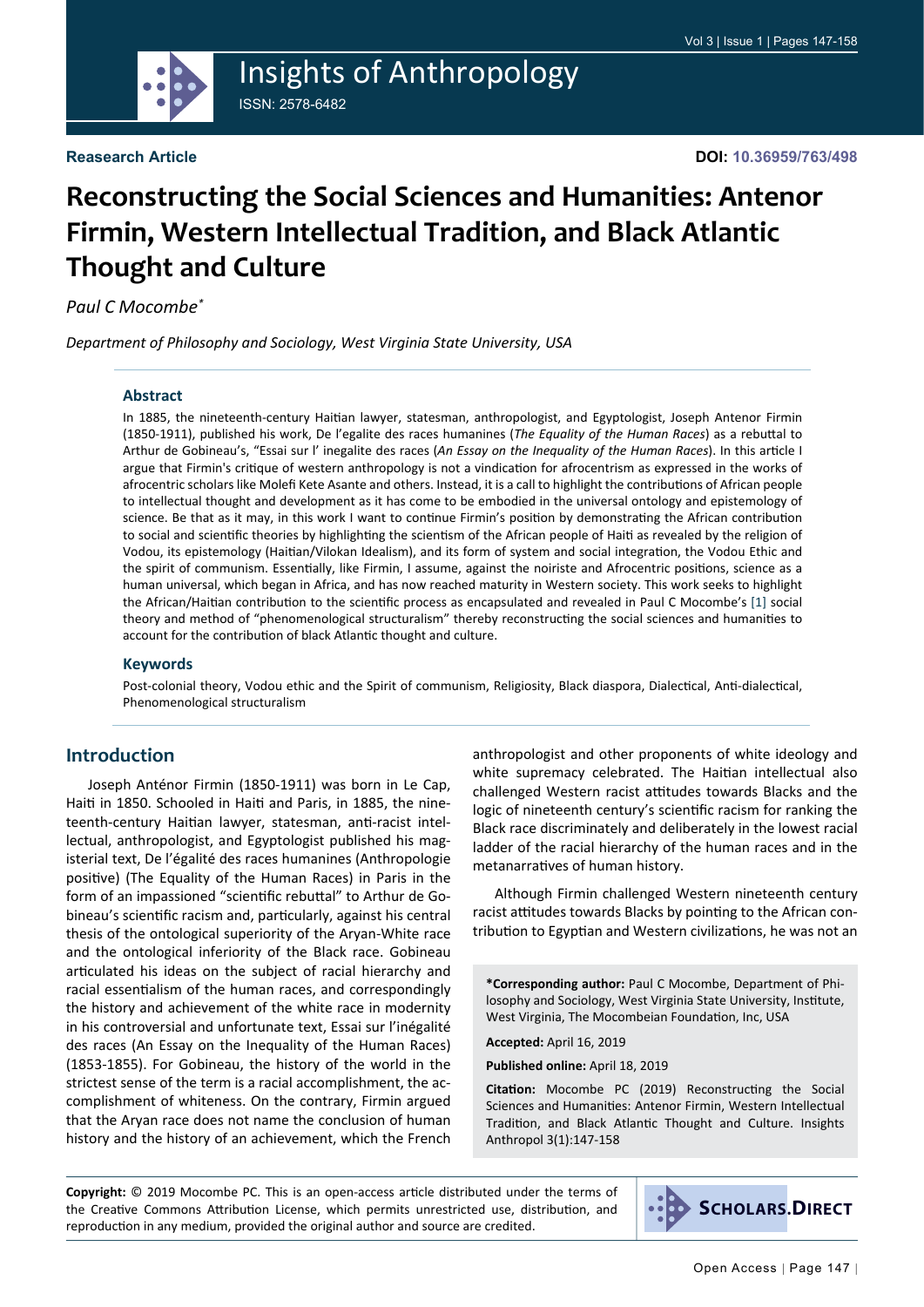Afrocentric in the sense of the ethnological, négritude, noiriste, and contemporary Afrocentric movements of the twentieth century, which viewed African culture and civilizations as different and unique from European ones based on race and culture. The latter theorists asserted and assert "that members of the black race shared a common psychology (acquired or innate), that their social mores were different from those of whites, that they should therefore cease to accept European standards and should develop a specifically African way of living" [\[2](#page-10-2)]. Firmin, conversely, posited that the various human races were equal and differed in no important respect, and that the backwardness of the African race vis-à-vis whites was due to slavery and colonialism. He, therefore, wished to demonstrate, in his works and politics, the capacity of members of the black race to achieve progress and to build a civilized community according to European standards, which he accepted as being of universal application [[2-](#page-10-2)[4\]](#page-10-1).

The purpose of this present work is twofold: first, I want to suggest, building on the works of David Nicholls [[2\]](#page-10-2) and Laurent Du Bois [[4\]](#page-10-1), that in his anthropological work Firmin is a universalist. He was not proposing that people of African descent are different from whites or view the world differently from them, a la the Afrocentric's and noirisite's positions. On the contrary, his highlight of African contributions to civilization was to demonstrate their abilities, which are similar to whites who would build on, and continue, the universalist project of Egyptian/Ethiopian civilizations via the universality of the Enlightenment project. Second, I want to continue Firmin's position by demonstrating the African contribution to social and scientific theories by highlighting the scientism of the African people of Haiti as revealed by the religion of Vodou, Haitian epistemology (Haitian/Vilokan idealism), and their form of system and social integration, lakouism and the Vodou Ethic and the spirit of communism, respectively [\[5](#page-10-4)]. Essentially, like Firmin, I assume, against the noiriste and Afrocentric positions, science as a human universal, which began in Africa, and has now reached maturity in Western society. In this work, I seek to highlight the African/Haitian contribution to the scientific process as encapsulated and revealed in Paul C. Mocombe's [\[1](#page-10-0)] social theory and method of "phenomenological structuralism," thereby reconstructing the universality of the social sciences and humanities to account for the contribution of black (Haitian) Atlantic thought and culture, without any references to racial essentialism, which for me was the intent behind Firmin's [\[3](#page-10-3)] work, or reactionary logics of oppression as embodied in constructs such as "double consciousness," Afrocentrism, noirisme, black modernity, etc.

### **Background of the Problem**

In his anthropological work, *The Equality of the Human Races*, Antenor Firmin sought to refute the support for the principle of racial inequality buttressed by prominent scholars from Immanuel Kant to Ernst Renan by highlighting the brilliance of African people and their contribution to civilizations [\[3](#page-10-3)]. According to Firmin, there was only one human race, "endowed with the same qualities and defects, without distinctions based on color or anatomical shape. The races are equal" [[3\]](#page-10-3). The notion of the inequality of the human races, Firmin would go on to argue, was rooted in the

history of slavery and colonialism as opposed to scientific fact [[4\]](#page-10-1). As such, to demonstrate the equality of the black race to whites, Firmin would go on to insist that, "Egyptian civilisation is the fountainhead from which sprang the Greek and Latin cultures, and that the development of the arts and sciences among white people of the West rested upon an African foundation. Caucasian presumption, he observed, could not abide the idea that the whole development of human civilization originated with a race which they considered to be radically inferior to themselves" [[2\]](#page-10-2). Firmin, like his European counterparts, would go on to use personal accounts to further make his point [[4](#page-10-1)]. Nonetheless, in spite of the less than scientific approach to the latter part of his work, Firmin would give rise to the negritude, Afrocentric, and American anthropological traditions of Franz Boaz which sought to demonstrate the Africanisms found among African people in the diaspora and their contribution to the development of Western science [\[2](#page-10-2),[4\]](#page-10-1). For Firmin, like many Haitian writers of the nineteenth century, civilization (arts, culture, and science) had originated in Africa; however, slavery and colonialism had retarded African people and their progress, which gave rise to European civilizations. So in essence Firmin does not question the universality of the scientific progress that European culture has made in the arts and sciences since at their base is African culture [\[2](#page-10-2)]. He only questions its omission of the African contribution to that universal process, and debasement of its people [\[3](#page-10-3)].

I do not fundamentally disagree with Firmin's thesis. I only reject the trajectory that the thesis has taken in the constitution of Afrocentric and noiriste theories emanating out of the adaptive-vitality and pathological-pathogenic debates in the American and French anthropological traditions. That is to say, I accept the Firminian understanding that at the base of European civilization, culture, and progress is African (Egyptian/Ethiopian) civilization, and ultimately the European manifestation is at a level superior to anything found in Africa or Haiti, contemporarily, as a result of slavery and colonialism. However, I reject the racial essentialist viewpoint of many Afrocentrics and noiristes that the African mind, as a result of race, produced something other than the universalism purported by Western science. Like Firmin, I am an universalist and reject the correlation between race and scientific progress, all persons are "endowed with the same qualities and the same faults, without distinction of colour or anatomic form. The races are equal; they are all capable of achieving the noblest intellectual development, as they are of falling into the most complete degradation". Hence, for me, in keeping with the universalist and human essentialist logic of Firmin, the key is highlighting the contribution of African people to the universal project of Enlightenment scientific thought and progress as opposed to concocting and reifying a new racialist discourse guised in the pseudoscience of noirisme and Afrocentrism, which attempts to substantiate the position that members of the black race shared a common psychology (acquired or innate) that gave rise to a distinct-particular-African worldview and science other than the scientism and civilization of the West. The latter position is retrograde. In my view, like Firmin, African people produced an original universal science that was interrupted by slavery and colonialism.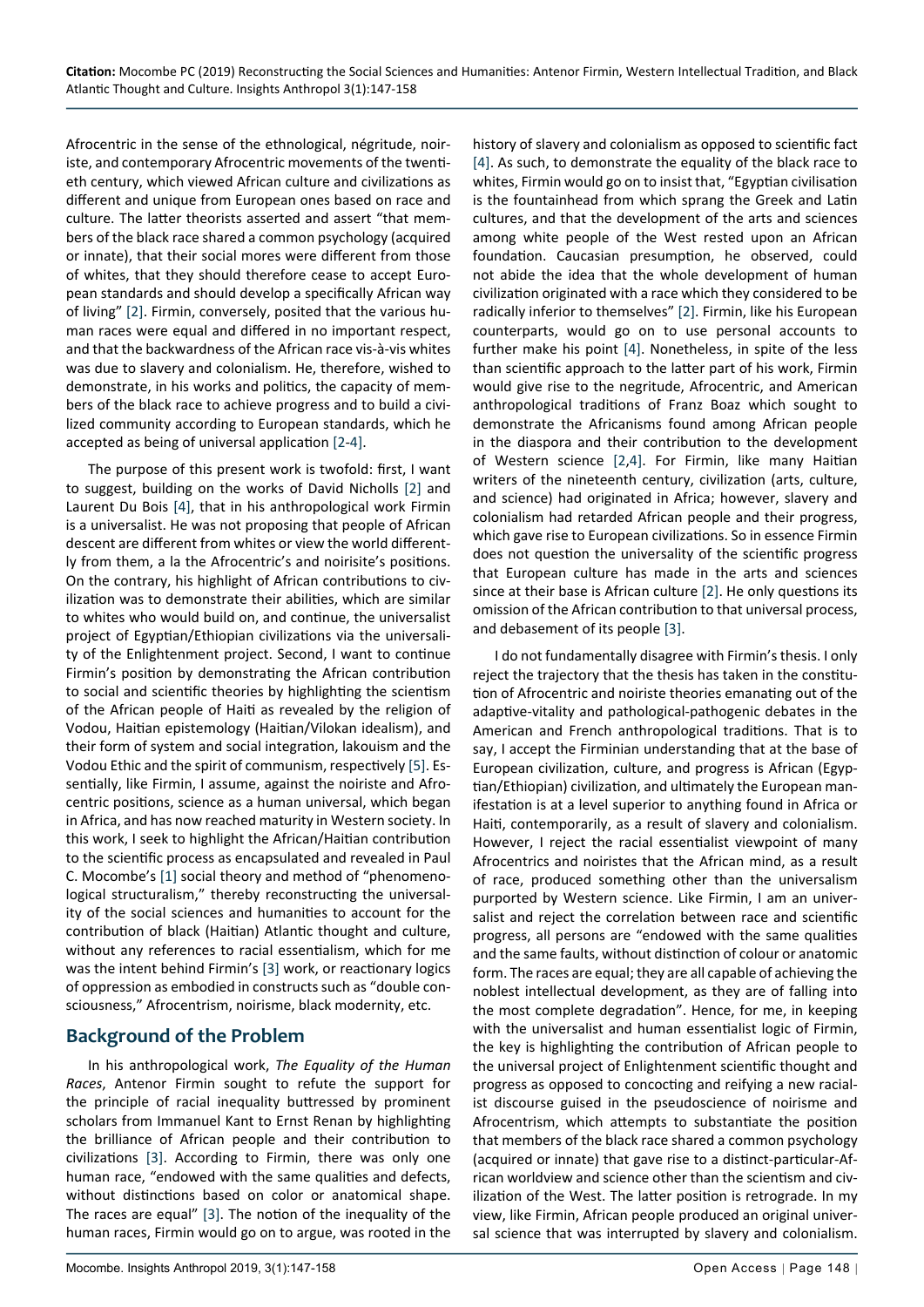The Greeks and Latins would build on its principles, which became the driving forces of the Enlightenment project of the West. Hence, in reconstructing the sciences and humanities to account for the African contribution, the aim is to highlight the parallels between the universal elements highlighted by African science and their further development in the West as opposed to reverting back to a retrograde position of reconstructing and reifying the particularism of the African worldview and interpellating and subjectifying black people to that particularism under the pseudo-science of noirisme and Afrocentrism or reactionary theories of oppression highlighted by constructs such as double consciousness. The aim ought to be on reconstructing and reifying the universalism of the African worldview in order to further the scope of the scientific process as encapsulated in the principles reified in the West. Paul C. Mocombe's phenomenological structuralism in the attempt to resolve the structure/agency problematic of the social sciences by reverting back to Haitian epistemology, for me, captures that Firminian initiative more so than noirisme and Afrocentrism, which wants to reify and hold on to the particularism of the original African universalist project that contributed to and continues via the Enlightenment project of the Europeans.

#### **Theory and Methods**

According to Paul C. Mocombe [\[1](#page-10-0),[6-](#page-11-0)[9\]](#page-11-1) his theory of phenomenological structuralism is a product of Haitian epistemological Idealism, Haitian/Vilokan idealism, which is a product of the demystification, demythologization, and rationalization of Vodou metaphysics and physics as revealed in the evidence and logic of contemporary physics and social theory, i.e., quantum mechanics, phenomenology, structurationism, materialism, and structural Marxism. Vodou is the religion and science of the African people of Haiti; the basis around which they organize their ethical worldviews, medicine, aesthetics, and form of system and social integration. It is out

of the epistemological logic, a form of Haitian transcendental idealism and realism, of Vodou, as it relates to contemporary quantum and social theory that Mocombe would construct his phenomenological structural theory and methodology in order to resolve the structure/agency problematic of the social sciences. Mocombe extrapolates what is universal from the African/Haitian scientific position, Vodou, and ties it to the universalism of the scientific project of the West in order to account for the African contribution to social theory and the sciences as opposed to relying on any references to racial essentialism (innate black psychology) as found in noirisme and Afrocentrism.

According to Mocombe, for the Africans, Vodou is a monotheistic (scientific) religion in which the one God, *Bondye*, or *Gran-Mét*, the primeval pan-psychic field, is an energy force that gave rise to a sacred, cosmic, and geometrical world out of itself. Everything that is the world, universe, galaxies, animate and inanimate objects, etc. are a manifestation of *Bon-dye*, and are sacred. Thus, unlike the jealous and barbaric God of Judaism, Christianity, and Islam, which stands outside of spacetime and makes human beings, the fallen, the superior creation of its design, i.e., the earth, which is to be exploited and dominated for human happiness and wealth. The God of Vodou has no such place for the human being. *Bon-dye* is space time, and the human being is no different from any other creation that is a part of this being. The aim of the human individual is to maintain balance, harmony, and perfection between nature/God, the geometric laws of creation, the cosmic forces (which aided Bon-dye in creating the multiverse), the community, and the individual.

Out of Bon-dye, the geometric laws of creation and the cosmic forces (lwa Legba, Gede, Zaka, Damballah, and Ezili) were created to assist Bon-dye in creating the multiverse and habitable worlds (See [Table 1](#page-2-0)). According to Vodou mythology, one of Bondye's first creations when he fashioned

| Lwa (Loas)                                                 | Concept                                                           |
|------------------------------------------------------------|-------------------------------------------------------------------|
| 1. Legba                                                   | Key to the spiritual world - Communication                        |
| 2. Dambalah Wedo (Snake): The father of all Loas. The sun. | Animus - Masculinity - Paternal love and Medicine                 |
| 3. Azaka Mede                                              | Agriculture - Hard working                                        |
| 4. Kouzen Zaka (Brother of Azaka) (Peasant)                | Agriculture - Peasant life -                                      |
| 5. Ayida Wèdo (femal counterpart of Dambalah): The moon.   | Rainbow - Anima - Femineity                                       |
| 6. Erzilie Dantò                                           | Maternal love - Mistrust - Androgyny - Lesbianism                 |
| 7. Erzili Freda Dahome (rival of Dantor)                   | Love - Polygamy - Ideal dreams - Hope and aspiration              |
| 8. Ogou Feray                                              | <b>Political Warrior</b>                                          |
| 9. Ogou Badagri                                            | Scholar Iwa. Prophesy.                                            |
| 10. Baron                                                  | Death                                                             |
| 11. Gede (Offsprings of Baron Samdi and Grande Brigitte)   | Spirits of the ancestors - The crossing from life to death.       |
| 12. Kalfou (Gede Mercure, the bad side of Legba)           | Bad and good principle.                                           |
|                                                            | Misfortune - Destruction - Injustice                              |
| 13. Simbi                                                  | Water and cure for supernatural illness                           |
| 14. Marassa (Twins)                                        | Fertility - Androgyny - Jealousy - Capricious - Powerful healers. |

<span id="page-2-0"></span>**Table 1:** Major *Lwa yo* in Haitian Vodou and their concepts.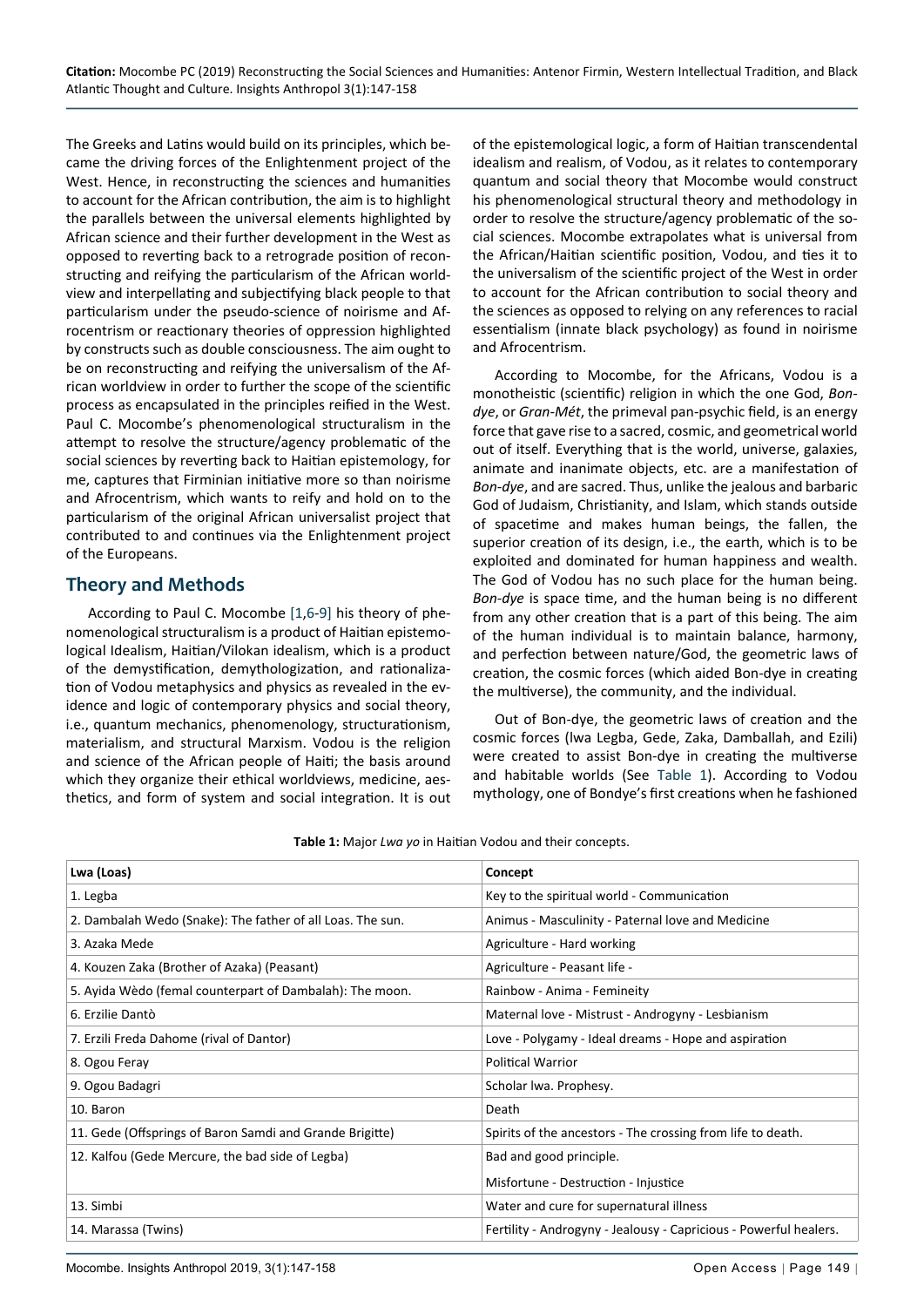the world was the sun (identified with the lwa, i.e., concept, Legba in Haitian Vodou metaphysics). Without its existence, lwa yo (concepts, ideas, and ideals by which humanity ought to recursively organize and reproduce their being-in-theworld), human beings, and all the multiplicity of things could not exist. All derive from this primordial light. In Vodou, the sun with which Legba is identified is a regenerative lifeforce whose rays cause the vegetation to grow and ensure the maturation and sustenance of human life. Legba is the patron of the universe, the link between the Godhead and the universe, the umbilical cord that connects the universe to its origin. Bondye fashioned the universe; Legba has nurtured it, has fostered its growth, and has sustained it. Legba is also said to be androgynous; hence, his *vévé* (artistic symbol) contains the symbol of his sexual completeness, and he is invoked in matters related to sex. He is the cosmic phallus. Both as phallus and as umbilical cord, Legba is the guarantor of the continuity of human generations. Just as Legba initiates time, so Gede ends time, for he is the master of Ginen who rules over death. In a sense, Gede is Legba's opponent, for whereas Legba as the sun is omnipresent during the day, Gede is lord of the night and is symbolized by the moon. Whatever, Legba conceives, Gede aborts; and whatever Legba sustains Gede destroys, for he is the lord of death, the master of destruction of things. Although these two divine forces appear to have opposite functions, and indeed are inversions of each other, they nevertheless are similar in many ways, for both participate in the creative forces at opposite ends of the spectrum of life. Damballah, the gentle snake of the primal seas is identified with eternal motion in the universe. This motion is characterized by the passage of all physical phenomena from birth to decay, and produces the physical displacement of objects in space and in time, manifests itself in the incessant motion of the waves of the ocean, the waters of springs and rivers, ensures the alternation of day and night, and impels the cyclical motion of the astral bodies. In short, Damballah is a living quality expressed in all dynamic motion in the cosmos, in all things that are flexible, sinuous, and moist, in all things that fold, and unfold, coil and recoil. In humans, this energy-force is the giver of children. It is identified not only with the eternal motion of human bodies but also with motion as seen in the cycle of life and death and in the passing of human generations. If motion is ensured by Damballah, and if, as generating principle, the phallus is symbolized by Legba and Gede, Ezili represents the cosmic womb in which divinity and humanity are conceived. She is the symbol of fecundity, the mother of the world who participates with the masculine forces in the creation and maintenance of the universe. As mother, Ezili cooperates with the sun lwa Legba, who ensures the florescence and nurture of all living things. When she cooperates with Gede, she symbolizes Ginen's cosmic womb from which the released ancestral gwo-bonanjs are reclaimed. In combination with Damballah, Ezili guarantees the flow of human generations. Vodou mythology conceives her as the mother of the lwas and of humanity. She is believed to have given birth to the first human beings after Bondye created the world, and since that time her powers of provision have continued to grant children to the human community, a community reliant on Gede's cousin, Zaka, the cosmic lord of agriculture, who is docile, gentle, and kind [\[10](#page-11-2)].

Ideologically in Vodou, therefore, as in all other West African and Native American beliefs, the human being and all that is the universe is a manifestation of *Bon-dye* and its cosmic forces. Within this Spinozaian pantheism, balance, harmony, perfection, and subsistence living with this Being as revealed in nature and it's tilling, cultivation, and husbandry is the *modus operandi* for human existence. This one good God is an energy force that manifests itself in the human plane of existence via the ancestors and four hundred and one *lwa yo* (transcendentally real concepts, cosmic forces, and animistic spirits materialized), which humans can access as a material energy force and (ideational) concepts to assist them in being-in-the-world in order to maintain the aforementioned balance, harmony, perfection, and subsistence living of Bondye. Hence, like the God of Judaism, the Good God, *Bon-dye Bon*, of Vodou is active in history and in current political events, via ancestors, *lwa yo*, and humans, rather than in the primordial sacred time of myth. Unlike the God of Judaism, however, in Vodou human beings are not distinct, fallen, from that great energy force due to sin and must, therefore, seek to reunite with it by exercising good moral conduct on earth. In the pantheistic worldview of Vodou, the human being, like all other beings, whether sentient or not, are a manifestation of the energy force of *Bon-dye*. In other words, the human being is a spirit or energy force living in a material body or physical temple. We are constituted energy, which is recycled or reincarnated sixteen times, eight times as a male and eight times as a female, on the planet earth in order to achieve perfection [\[11](#page-11-3)]. There is no moral right or wrong in Vodou. "Followers define moral principles for themselves and are guided by life's lessons, the wisdom of ancestors, and communication with spirits" [[12\]](#page-11-4). The aim is the manifestation of the power of Bon-dye amongst the plane of human existence. As such, the energy, which constitutes the human being, is not punished for acts done in the material world through the descent into animal embodiment as highlighted in the reincarnation logic of Hinduism, Buddhism, and Jainism. The emphasis in Vodou is on experiencing the lived-world, subsistence living, and perfection. The closer the human being gets to their sixteenth experiences on earth and perfection, the wiser and less materialist they are (which is different from the Protestant ethic which emphasizes material wealth as a sign of god's grace and predestination). At the end of their sixteenth life cycles, once they have embodied and lived out all of the transcendentally real concepts of god, the energy that constitutes the human being is reabsorbed with the original energy force, *Bon-dye*, the primeval pan-psychic field, which manifested them as life.

In sum, Vodou is a manifestation of the Egyptian/Ethiopian mystery system, *les mystere*. "The entire hieroglyphic system of Egypt is based upon the symbolic connection which exists between the various beings [of the world] and the cosmic forces, between the beings and the *lois* [(lwa in Kreyol)] (laws of creation)" [[13\]](#page-11-5). The Vodou belief system posits that *Bon-dye*, God, is the architect of our universe and its parallel-mirrored world, i.e., (Vilokan, where the forms by which we ought to live are outlined), which was created via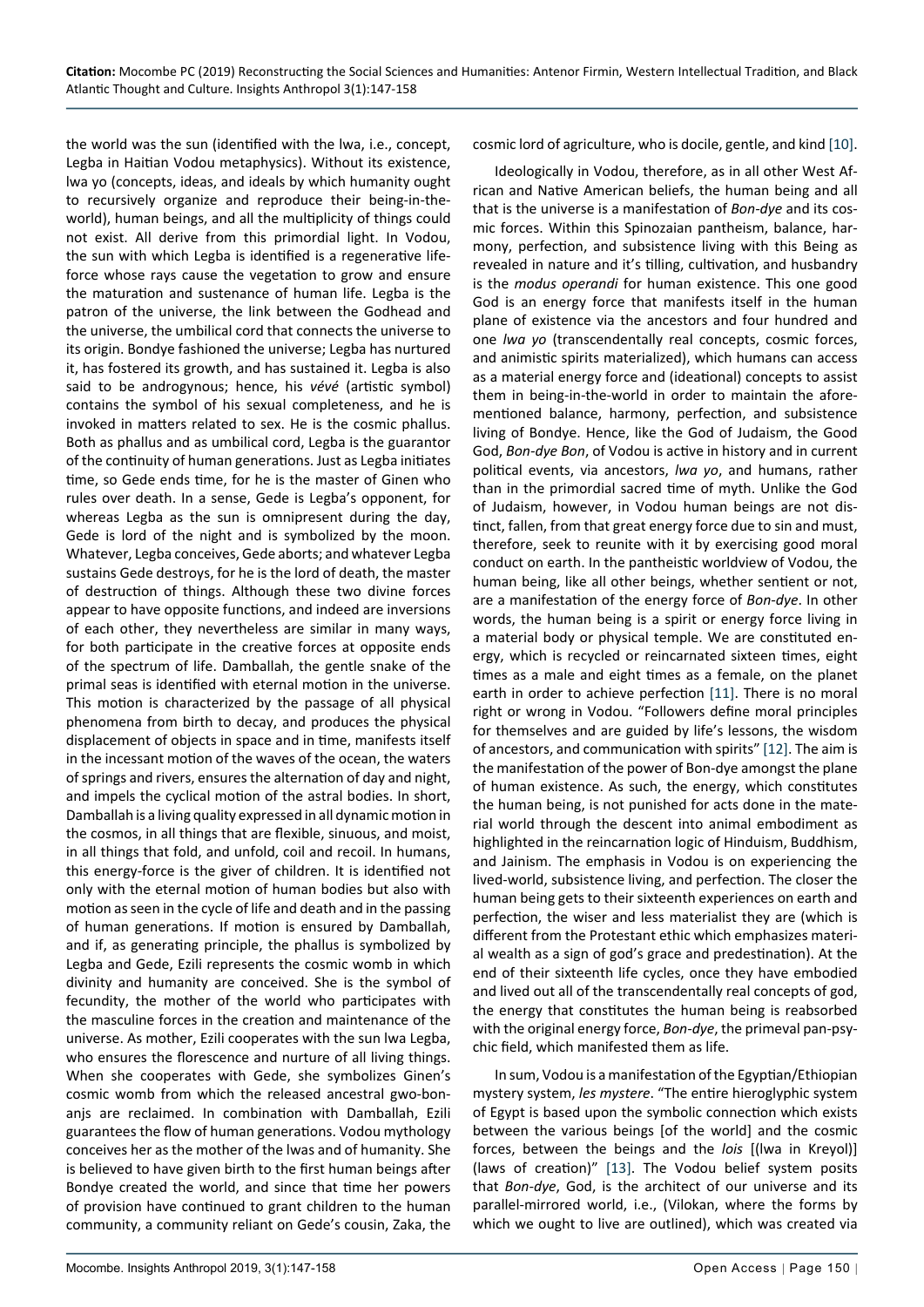geometric laws of creation and cosmic forces. The "laws of creation" create the cosmic forces and other *lwa yo* in visible manifestations such as the planets, suns, plants, animals, and human beings within geometric spacetime. The Vodou rites are derived from the cosmic forces of the planets and suns created by the geometric laws of creation, which are recreated via the ideological apparatuses, i.e., peristyles, dances, songs, musical instruments, magic and rituals, vévés, alters, etc., of human beings. From the cosmic forces of the planets and suns, plants, animals, and human beings were created within geometric space time. Nature, the ideological apparatuses, i.e., symbols, musical instruments, lakous, peristyles, and ounfo of human beings, and their practical consciousness must correspond to these geometric laws of creation and the cosmic forces.

As such, human beings recreate this creation via the lakous (form of system integration), ounfo, peristyles, vévés, magic and rituals, personal altars (*pe*) to the cosmic forces and ancestors, herbal medicine, agricultural production, husbandry, and komes, which in total capture that creation and how humans ought to live within it in order to ensure balance and harmony between the noumenal/Vilokan (sacred) world of Vodou and the phenomenal (profane) one of human existence. As Gerdés Fleurant [[14\]](#page-11-6) highlights, [t] he primary unit of Vodun social organization is the *lakou* (compound), and extended family and socioeconomic system whose center is the *ounfo* (temple), to which is attached the *peristyle* (the public dancing space). Vodun, a danced religion, acknowledges the unity of the universe in the continuity of Bondye, or God; the Lwa, or mediating spiritual entities; humans, animals; plants; and minerals. Vodun is also a family religion in the sense that its teachings, belief systems, and rituals are transmitted mainly through the structure of the family. It has a sacerdotal hierarchy comprised of the *oungan* (male) and the *manbo* (female) and their assistants, the *laplas* (sword bearer), *ounsi kanzo* (spouses of the spirits), *oungenikon* (chorus leader), and *ountó* (drummers). In the absence of priests, the head of the family, much like a traditional paterfamilias, conducts the service. Most ceremonies take place in the *peristyle*, whose *potomitan* (center post) is believed to incarnate ancestral and spiritual forces of family and community. The people dance around the *potomitan*, which is the point of genesis of essential segments of the ritual process (pgs. 46-47).

The center post or *potomitan* of the peristyle is the solar support of the community which unites lwa yo, the earth, nature, sun, humans, plants, animals, etc. within one geometric spacetime:

The peristyle forms geometrically the following 1) The mitan, or center-the non-dimensional point; 2) The rectangle, or lengthened square; 3) The circle; 4) The triangle; 5) The straight, horizontal line; 6) The spiral; 7) The curved, horizontal line; 8) The round, vertical line; 9) The square, vertical line; 10) The perfect square; 11) The cross, or intersecting straight lines; 12) The equilateral and the isosceles triangle, formed by the beams which secure the post to the roof [\[13](#page-11-5)].

As Leslie G. Desmangles further highlights, The principle of inversion and retrogression is fundamental to Vodou theology as well as to its rituals…. In Vodou the relationship between the cosmic mirror and the profane reality that it represents takes the cosmographic form of the cross. In the cross, Vodouisants see not only the earth's surface as comprehended by the four cardinal points of the universe, but also the intersection of the two world, the profane world as symbolized by the horizontal line, and Vilokan as represented by the vertical line…. The foot of this vertical line "plunges into the waters of the abyss" to the cosmic mirror where the lwas reside; there, in this sacred subtelluric city, is Africa (or Vilokan), the mythical home of Vodouisants, the place of the lwas' origin, and Ginen, the abode of the living dead…. The point at which the two lines intersect is the pivotal "zeropoint" [(non-dimensional point)] in the crossing of the two worlds. It is a point of contact at which profane existence, including time, stops, and sacred beings from Vilokan invade the peristil through the body of their possessed devotees (pgs. 104-105).

As such the peristyle, the structure within Vodou rituals and dances are performed, is a mirror reflection and ideological constitution of the universe and all of its forces from the moment of creation to the presence:

The four poles sustaining the structure symbolize mythologically the four cardinal points of the universe, covered by an overarching roof that represents the cosmic vault above the earth. Like the horizontal lines of the cross, the floor of the peristil symbolizes the profane world, while the vertical pole (potomitan) in the center of the peristil represents the axis mundi, the avenue of communication between the two worlds. Although the downward reach of the potomitan appears to be limited by the peristil's floor, mythologically its foot is conceived to plunge into Vilokan, the cosmic mirror. The point at which the potomitan enters the peristil's floor symbolizes the zero-point. During the ceremonies, the potomitan becomes charged with or "polluted" by the power of the lwas. Hence, before tracing the geometrical symbols of the lwas (vévés), the oungan or mambo may touch the pole, a ritual act that empowers him or her to summon the lwas into the peristil. Thereafter, like the potomitan, the oungan's (or mambo's) body becomes in itself the source of power, a repetition of the microcosmic symbol, a moving embodiment of the vertical axis around which the universe revolves [[10](#page-11-2)].

Within the knowledge and functions of the cosmic forces and the geometric laws of creation *oungan yo (priests), manbo yo (priestesses), bokor yo (sorcerers),* and *gangan yo/dokté féy (doctors of herbal medicine)*, the power elites of Vodou, can access *lwa yo* (animistic and cosmic spirits or forces) for wealth, healing, luck, etc. in a community based on living in harmony with nature and its laws and products of creation, which is expressed through music, dance, husbandry, tilling and cultivating the land (for medicinal and agricultural purposes), and *komes* for human sustenance and well-being. The rites and ceremonies of Vodou, "which can be seen as the reliving of the first act of creation when Bondye fashioned the world," ensure the delicate balance and harmony between Bon-dye, the cosmic forces, the geometric laws of creation, and human actions [\[10](#page-11-2)]. Within the physics and metaphysics of this Vodou system a distinct epistemology, Haitian tran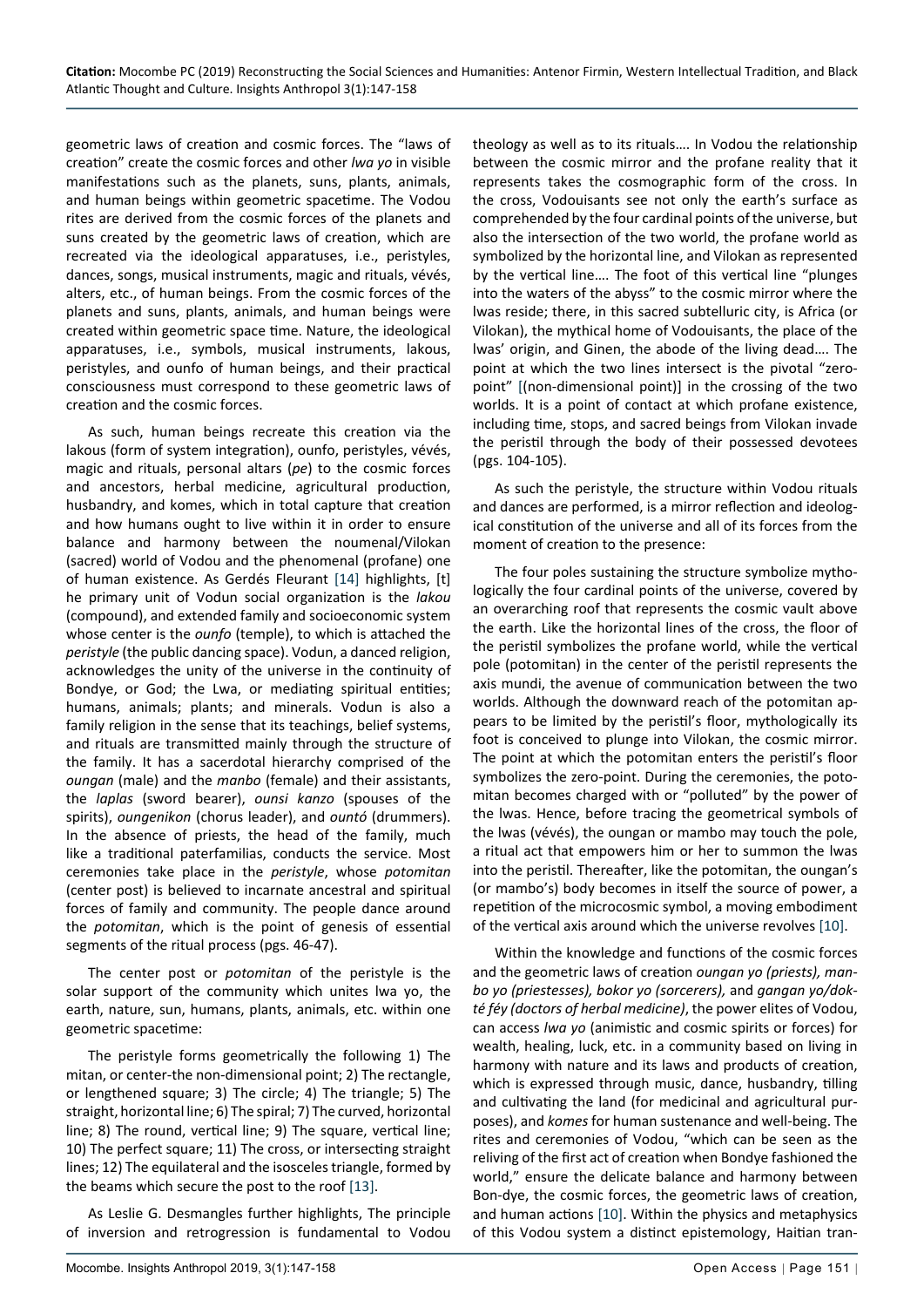scendental idealism and realism, emerged.

## **Haitian Epistemology and Haitian Idealism**

For Mocombe, an authentic Haitian epistemology emerges out of the ever-increasing demystification, demythologization, rationalization, and institutionalization (enchantment of the world) of the physical world around this spiritual belief system, Vilokan/Vodou, of the African people of Haiti highlighted above. The Haitian Epistemological position that would emerge out of the ontological worldview of the African people of Haiti and their form of system and social integration is a form of Kantian transcendental idealism and realism, which would be institutionalized throughout the provinces and mountains of the island [\[1](#page-10-0),[6](#page-11-0)]. It (Haitian epistemological transcendental idealism) is both responsible for the epistemological anarchy of the profane (transcendentally ideal) phenomenal (material) world, and the sacred (universal-ideational, but transcendentally real) noumenal (Vilokanic) world of Vodou mysteries.

Kantian transcendental idealism "attempts to combine empirical realism, preserving the ordinary independence and reality of objects of the world, with transcendental idealism, which allows that in some sense the objects have their ordinary properties (their causal powers, and their spatial and temporal position) only because our minds are so structured that these are the categories we impose upon the manifold of experience" [\[15](#page-11-7)]. Haitian epistemological transcendental idealism and realism, Haitian Idealism or Vilokan Idealism, is a form of transcendental idealism in the Kantian sense in that it attempts to synthesize empiricism and idealism (rationalism) via synthetic a priori concepts/ideals, supplemented with trances, dream-states, and extrasensory perceptions, the Haitians believe can be applied not only to the phenomenal but also the noumenal (Vilokanic) world in order to ascertain the latter's (transcendentally real) absolute knowledges they call, *lwa*, gods/goddesses (401 concepts, ideas, and ideals represented as gods/goddesses), of Vilokan/Vodou. So like Kant, Haitian epistemological transcendental idealism, holds on to analytic truths, truths of reasons or definitions, as outlined in their proverbs (*pwoveb*); a posteriori truth, truths of experience or experiments, also embedded in their proverbs, geometry (*veves*), and herbal medicine; and synthetic a priori concepts (categories in Kantian epistemology supplemented with trances, dream-states, extrasensory perceptions, etc.), truths stemming from the form of the understanding and sensibility of the mind and apparatuses of experience embedded not only in their proverbs but their Vodou rituals, beliefs, and magics, which suggests that trances, dream-states, and extrasensory perceptions allow access to things as they are in themselves. The latter (trances, dream-states, extrasensory perceptions), in other words, are also categories of the understanding they believe can be applied to the noumenal or Vilokanic world in order to know gods/goddesses, *lwa yo*, which are transcendentally real immutable/absolute concepts, ideas, and ideals God has created and imposed upon and in the material world, from the mirrored world of the earth (Vilokan), which the people, who embody these concepts, ideas, and ideals, should utilize to recursively reorganize and reproduce their being-in-and-as-the-world in order to achieve perfection over sixteen life cycles [[10](#page-11-2),[11\]](#page-11-3). Hence, unlike Kantian idealism, which removes God out of the equation via the categories, which imposes the order we see in the phenomenal world, Haitian epistemological transcendental idealism and realism, Haitian/Vilokan Idealism, holds on to the concept of God, supernatural, and the paranormal to continue to make sense of the plural tensions between the natural (material) world, i.e., the world of phenomenon, as our minds and senses structure our experiences of it, and the world as such, ideational, noumena, i.e., the supernatural and paranormal world of Vilokan, which is knowable as truth-claims, knowledge, and beliefs, through dreams, divinations, revelations, extrasensory perceptions, experience, reason and rationality, and the synthetic a priori's of Kant, for pure (development of science, i.e., herbal medicine, etc.) and practical reason (i.e., morals and values). Thus Haitian/Vilokan Idealism, unlike Kantian Transcendental Idealism, implies that the transcendentally real objects, concepts, ideals, ideas, etc., of the (ideational) noumenal world are absolute and real, and the form of sensibilities and understandings, which include dream states, divinations, and extrasensory perceptions are other categories, which can be applied beyond the phenomenal world, where the objects are really subjective ideas, in order to ascertain the nature of the absolute concepts of the Vilokanic/noumenal world, emanating from God's mind, in order to achieve balance and harmony with it in the phenomenal (See [Table](#page-2-0)  [1](#page-2-0)). Hence, unlike Kantian idealism, which removes God out of the equation via the categories, which allows that in some sense the objects of the empirical world have their ordinary properties (their causal powers, and their spatial and temporal position) from the human mind and form of sensibilities, Haitian epistemological transcendental idealism and realism, Haitian/Vilokan Idealism, holds on to the concept of God, supernatural, and the paranormal to continue to make sense of the plural tensions between the natural (profane) world, i.e., the world of phenomenon, and the world as such, noumena, i.e., the supernatural and paranormal world of Vilokan which is knowable as truth-claims, knowledge, and beliefs, through divinations, dreams, extrasensory perceptions, experience, reason and rationality, and the synthetic a priori, for pure (development of science, i.e., herbal medicine, etc.) and practical reason (i.e., morals and values).

Within this pantheistic (Spinozaian) conception of the multiverse and material world, knowledge, truth-claims, and beliefs arise from the transcendentally real objects and concepts (lwa yo) of bondye/God as embedded in the earth's mirrored world (Vilokan) and gets deposited in our *nanm* (souls) intuitively, in dreams, extrasensory perceptions, divinations, sorcery, reason, rituals, and or experiences which in turn constitutes and structures the form of the understanding of our minds and bodies (senses) so that we can experience the material world according to our developmental track over sixteen reincarnated life cycles [\[1](#page-10-0),[5,](#page-10-4)[6](#page-11-0),[11\]](#page-11-3). The human being internalize and recursively (re)organize and reproduce these transcendentally real concepts as their practical consciousness in the phenomenal (subjective) material world not always in their absolute (ideational) forms as defined noumenally (the sacred mirrored world of Vilokan), but according to their level of learning, development, capacity for knowledge,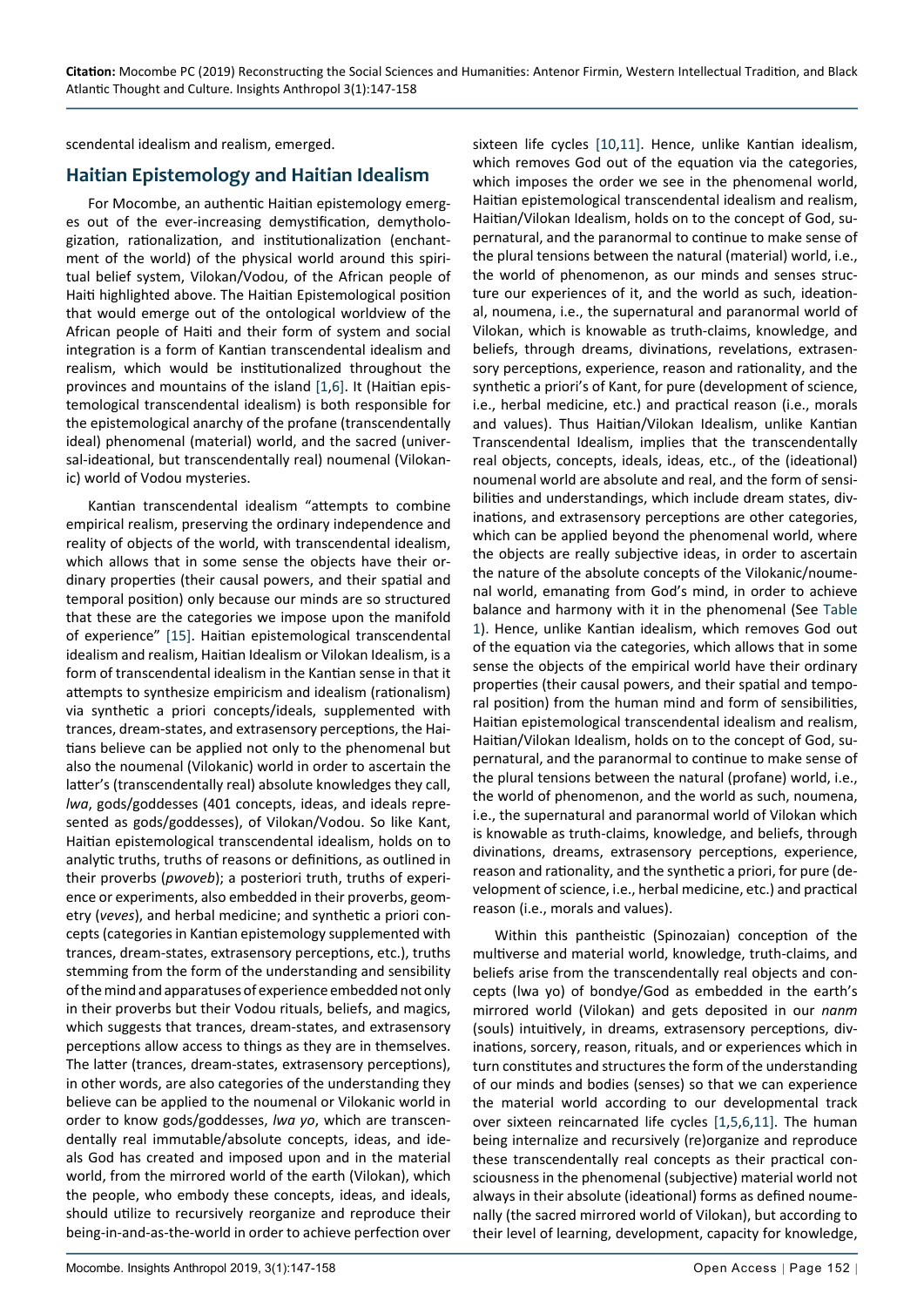<span id="page-6-0"></span>

methods, and modality, i.e., the way they know more profoundly-kinesthetically, visually, etc., once they are aggregated or embodied as a person See [Figure 1](#page-6-0).

As defined, Haitian epistemology is an epistemological transcendental idealism and realism, Haitian Idealism or Vilokan Idealism, that posits that both phenomenon (the profane world) and noumenon (its mirror image where wisdom, ideals, concepts, and ancestors reside) are knowable through dreams, sorcery, divinations, experience, and the form of human sensibility and understanding (reason), which stems from the energy force of a God, and used to recursively (re)organize and reproduce their being-in-and-asthe-world. Ontologically speaking, in other words, within the Haitian metaphysical worldview, Vilokan/Vodou, the world is a unitary (energy) material world created out of Bondye. The world is a creation of a good God, Bondye Bon, which created the world and humanity out of itself composed of two intersecting spheres, the profane (the phenomenal world) and sacred (noumenal/Vilokanic, mirrored world of the profane). Embedded in that pantheistic material world are concepts, transcendentally real ideals, *lwa yo* in Haitian metaphysics, from the parallel mirrored (Vilokanic) world, that humanity can ascertain via dreams, divinations, extrasensory perceptions, experience, and the structure of its being, form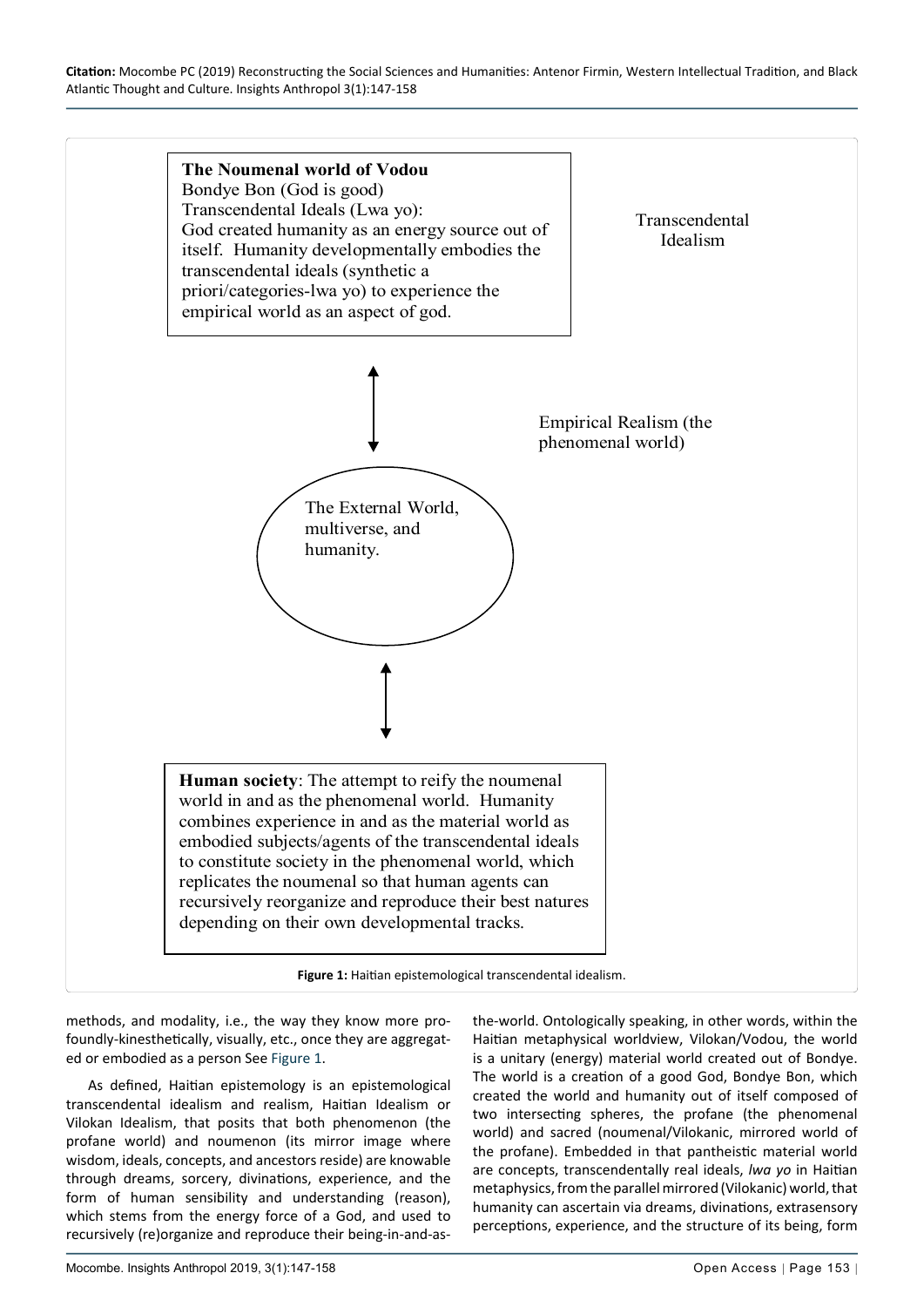of understanding and sensibility, to help make sense of their experience and live in the world, which is Bondye, and therefore sacred, as they seek perfection and reunification (reintegration) with God the energy force/source.

That is to say, it, Bondye, provided humanity with transcendentally real objects, concepts, ideas, ideals, and practices, i.e., lwa of Vodou, proverbs, rituals, dance, knowledge of herbal medicine, trades, and skills, by which they ought to know, interpret, and make sense of the (transcendentally ideal) external (phenomenal profane subjective) geometric/cosmic world and live in it comfortably. These transcendentally real objects, concepts, ideas, ideals, and practices can be known through dreams, sorcery, divinations, experience, or rationality, and becomes the structure (categories) through which humanity come to know, hold beliefs and truth-claims, which emanate from the noumenal world. So Bondye, a powerful energy force that always existed created the world and humanity out of itself. Humanity and the world around it are an aggregation of bondye's material energy, the energy of God, which constitutes its existence. In humanity this existence is composed of three distinct aggregations of energy (*ti bon anj*; *gwo bon anj*; *ko*, the body), all of which are material stuff, which constitute our *nanm* (souls) where personality, truthclaims, knowledge, and beliefs are deposited, via experience, reason, the energy source of a God as manifested via a lwa (in dreams, rituals, divinations, sorcery, trances, extrasensory perceptions, etc.), and can be examined and explored as the synthetic a priori, categories, of the human agent, which allows them to experience the material world.

For humanity to constitute its existence and be in the world according to the will of God or Bondye, in other words, objects and concepts, transcendentally real ideals, lwa yo, stemming from God's will (the mirrored world of the profane, Vilokan) are embedded in the material world, which is God, and can be ascertain and embodied by humanity via their constituted being as a material being with extrasensory perceptions, reason and rationality, and or through experience. As these concepts are ascertain, they are constituted and institutionalized, and passed on through humanity via priests and early ancestors who institutionalized (reify) them in the natural world via religious ceremonies, dance, symbols, rituals, herbal medicine, trades, concepts, and proverbs. These trades, ideals, dance, rituals, proverbs, and or concepts are truisms, mechanisms to ascertain and constitute knowledge, which although they are deduced from the constituted make-up (categories) of the human being, in Haitian metaphysics they are attributed to God and the ancestors who institutionalized (reified) them in order to be applied in the material world so that their descendants can live freely in the world, satisfy their needs, be happy, and achieve perfection in order to reunite with God after their sixteen life cycles [\[5](#page-10-4),[6](#page-11-0)[,8](#page-11-8),[11](#page-11-3)].

Hence Haitian epistemological transcendental idealism and realism (Haitian Idealism, Vilokanism, Vodouism, or Vilokan Idealism) is not only natural, but supernatural and paranormal to the extent that it supplements the synthetic a priori concepts Kant attributes to the categories of the mind with divinations, revelations, dream states, and extrasensory perceptions in order to ascertain the (transcendentally real) absolute concepts, ideals, ideas, etc., (lwa) of God as embedded in the noumenal (Vilokanic) world, which can be internalized by the human subject as their practical consciousness over sixteen cycles of births and rebirths after which they reintegrate into Bondye where their essence can become concepts, ideas, and ideals as in the case of Oungan Jean-Jacques Dessalines (the father of the Haitian nation) who, as the embodiment of the lwa Ogou Feray, concept of Political warrior, became a lwa following his death [\[11\]](#page-11-3). (See [Figure](#page-6-0)  [1](#page-6-0)). Moreover, it posits that these absolute *lwa yo*, concepts, ideas, ideals, etc., are part of the noumenal world (sacred world of Vilokan), which is not a plural world as plurality and relativity belongs to the world of phenomenon, and can eventually be known by extrasensory perceptions, human reason, understanding, and experience (supplemented categories to the Kantian categories). However, in the human sphere the (transcendentally ideal) world of phenomenon and its plurality is a result of the different levels of development (reason, experience, capacity, and modality) of the human subjects (not all humans develop their form of sensibilities and understanding at the same rate or in the same life cycle). Albeit humanity is reincarnated until they have ascertained all of the true concepts of the unitary world, which can be done so through experience and a priori, and will seize to exist (will seize to experience reincarnation) once they do so.

So on top of the twelve Kantian schematized categories of the understanding, divided into four groups of three (1. The axioms of intuition, i.e., unity, plurality, and totality; 2. The anticipations of perception, i.e., reality, limitation, and negation; 3. The postulates of empirical thought, i.e., necessary, actual, and possible; 4. The analogies, i.e., substance, cause, and reciprocity), necessary for experience by making objective space and time possible, Vilokanic/ Haitian idealism adds dream states, trances, and extrasensory perceptions as a fifth group of three to make known the concepts, lwa yo, of the Vilokanic world knowable so that human actors can achieve balance between the phenomenal world and the former (Vilokanic/noumenal).

Thus, for Kant experience requires both the senses, the a priori forms of sensibility, i.e., space and time, and the understanding, i.e. the twelve categories. A unified consciousness (not a self or the Cartesian "I"), which is a structural feature of experience necessary to provide the unity to our experience, what Kant calls, "the transcendental unity of apperception," rule-governed and connected by the categories, experiences real objects that we perceive and exist independently of our perception of them. Thus the spatio-temporal objects are necessarily relative to and subject to the *a priori* forms of experience, i.e., forms of sensibility and the understanding. In this sense, Kant does away with the noumenal world of absolutes, which is unknowable as the independent objects are phenomenal, relative to the a priori forms of experience. Unlike Kant, however, Haitian Idealism posits that the nanm, soul, constituted by its three structures, which provides unity to our experiences, is a material thing, a Cartesian I composed of three distinct entities, *ti bon anj*,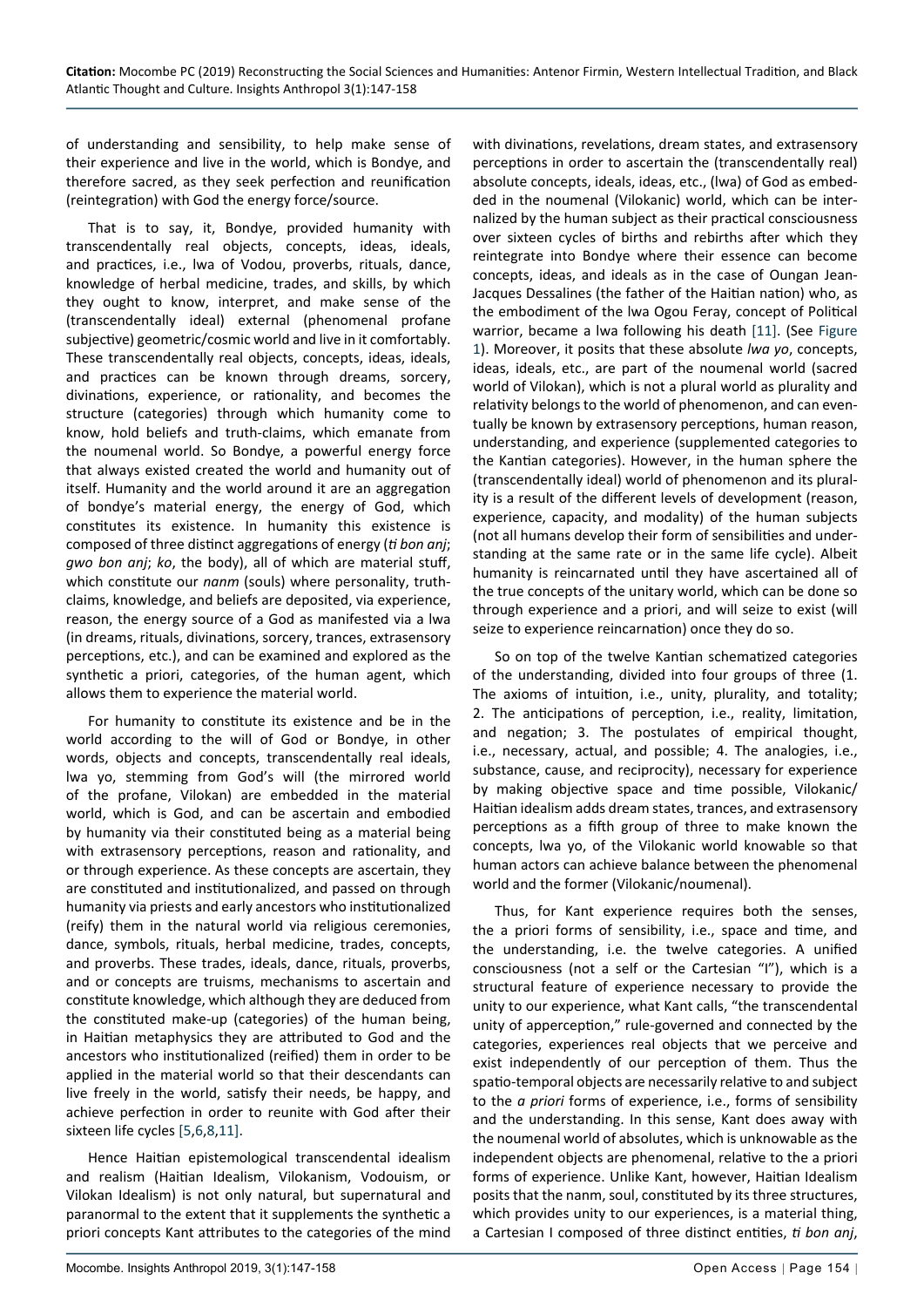*gwo bon anj*, and *ko*, (sometimes four, *lwa met tet,* as in Haitian metaphysics a serviteur of Vodou may have a fourth consciousness that directs it in its decision-making) that are also tied to the natural and noumenal world and can be manipulated in life as well as death. On top of it's a priori forms of sensibility and Kantian categories are dream-states, trances, and extrasensory perceptions, which allows the nanm to have access to the world of Vilokan/noumenal world where we can perceive the things that are phenomenal, relative to our a priori forms of experience, as they are inthemselves in order to achieve balance between the world as it appears to us and how it ought to be so that we can live

happily, abundantly, and free.

Haitian/Vilokam Idealism as such indicates a condition of absolute on the one hand as it pertains to the Vilokanic or noumenal world; and relativity in our notions of objects and reality on the other as it pertains to the phenomenal world. In terms of the latter, the phenomenal world, in other words, is simply the world of plurality constituted by imperfect beings, anti-dialectically (constantly fighting against the praxis of others for their own understanding), living through their aggregated material bodies and imperfections. This is why, epistemologically speaking, the phenomenal world in Haiti, resembles an epistemological anarchic world where everyone

<span id="page-8-0"></span>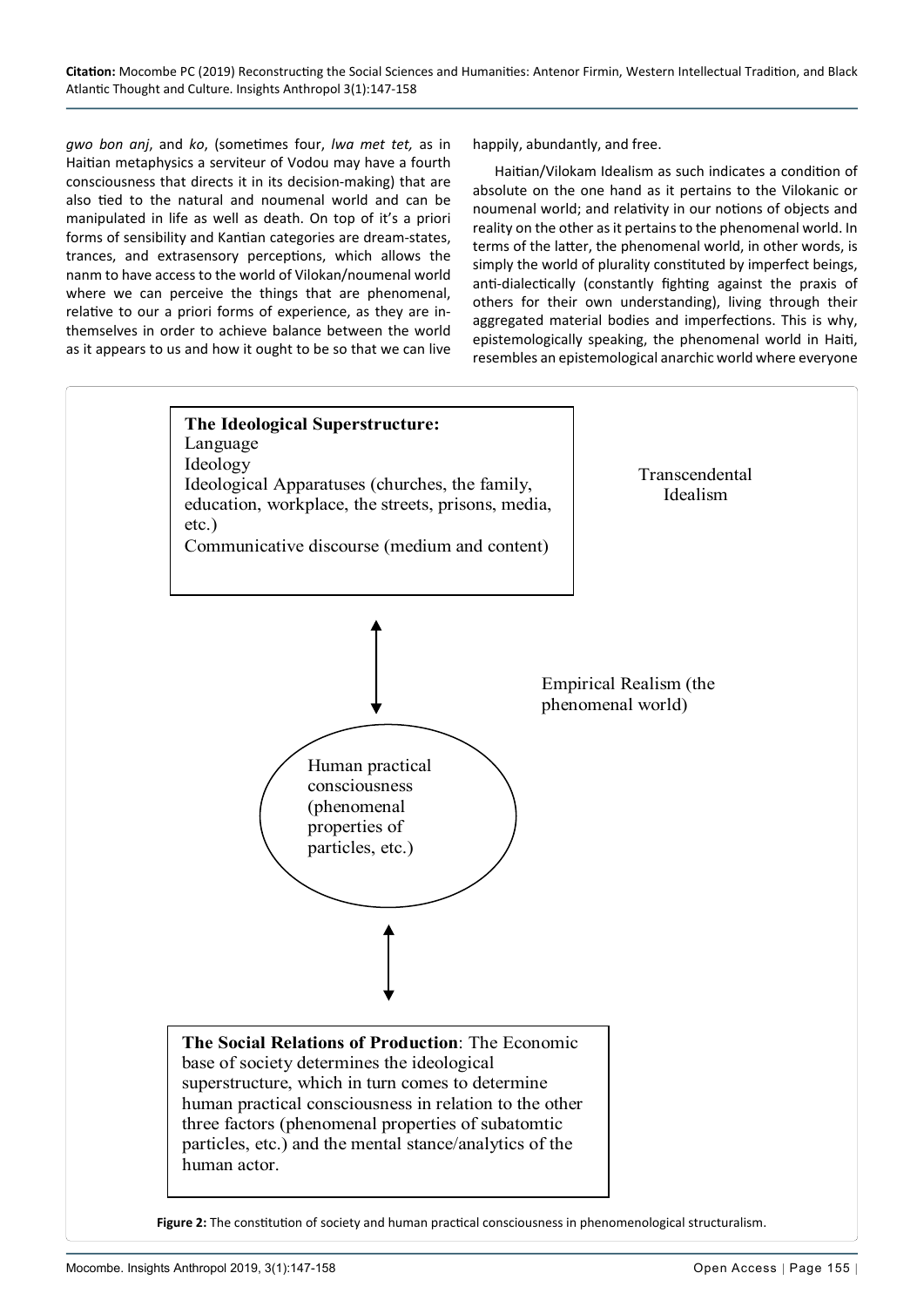exists for their own liberty and existence according to their own developmental track, capacities, modalities, methods, and belief systems governed by an eye for an eye normative worldview, which prevents others from encroaching on an individual's (regardless of their level of development) right to exist. Out of this libertarian phenomenal world of plurality enframed by the absolute Vilokanic/noumenal, the concepts of liberty and equality (libertarianism and egalitarianism) would arise, drive the Haitian Revolution, and constitute Haitian identity and society in the mountains and provinces of the country via their form of system and social integration, i.e., the lakou system and the Vodou Ethic and the spirit of communism, respectively. Moreover, in keeping with Firmin's logic of highlighting black people's contributions to the universality of science, the argument posited here is that it is the metaphysics, ontology, physics, sociology, and epistemology of this Haitian transcendental idealism and realism as revealed in contemporary quantum and social theorizing, and not any racial essentialism or reactionary logics of oppression, that forms the basis for African people's contributions to the social sciences and social theory. Paul C. Mocombe's phenomenological structural theory and methodology, which attempts to resolve the structure/ agency problematic of the social sciences, better captures this universal process over Afrocentricity, noirisme, black modernity, "double consciousness," etc. (See [Figure 2\)](#page-8-0).

## **Conclusions: Phenomenological Structuralism**

In keeping with the universal project of Firmin and highlighting African people's contribution to the social sciences, at the base of Paul C. Mocombe's social scientific theory, phenomenological structuralism, is Haitian epistemology, Haitian/Vilokan idealism, and not racial essentialism or reactionary theories of oppression. In experiencing the world, African people developed universal scientific concepts that the West would develop and omit. For Mocombe, the parallels and omissions in the original sciences of African people, and not race or theories of oppression, are keys to further developing the sciences and understanding African people's contributions to that project. Unlike German Idealism whose intellectual development from Kant to Schopenhauer, Hegel, Marx, Nietzsche, Husserl, Heidegger, and the Frankfurt school produced the dialectic, Marxist materialism, Nietzscheian antidialectics, phenomenology, and deontological ethics. According to Mocombe [\[1](#page-10-0),[6\]](#page-11-0), Haitian epistemology, Haitian/Vilokan Idealism, produces a hermeneutical phenomenology, materialism, and an antidialectical process to history enframed by a reciprocal justice as its normative ethics. The latter, antidialectic, is an approach to the historical process constantly being invoked by individual social actors to reconcile the parallel worlds of creation assumed in Haitian ontology and epistemology: the noumenal (sacred-ideational world of Vilokan) and phenomenal (profane-material world) subjective world in order to maintain balance and harmony between the two so that the human actor can live freely and happy with all of being without distinctions or masters. As such, Haitian epistemology as a form of transcendental realism and

idealism, Haitian/Vilokan idealism, is phenomenological, in the Heideggerian sense (i.e., hermeneutical), material in the Marxian sense, and antidialectical. It refutes Hegel's claims for the importance of historical formations and other people (social formations) to the development of self-consciousness. Instead, Haitian/Vilokan idealism, phenomenologically, is an antihumanist philosophy that emphasizes the things in the consciousness (lwa or concepts, ideas, ideals) of the individual as they stem from the noumenal/Vilokanic world, and get interpreted according to their level of learning, development, capacity for knowledge, methods, and modality, i.e., the way they know more profoundly-kinesthetically, visually, etc., as they antidialectically and relationally seek to reproduce them in the phenomenal world as their practical consciousness against other interpretive formations of these same concepts in the material world as recursively organized and reproduced by others.

So what does Haitian/Vilokan Idealism, its metaphysics, phenomenology, materialism, sociology, antidialectics, antihumanism, and reciprocal justice, has to say to modern science, both physical and social, in terms of the development of a theory and methodology. For Mocombe it is the materialist holism of Haitian idealism, which attempts to connect cosmology, cosmogony, social relations, the phenomenology of subjective experience, and the process of antidialectics, which is important. For they offer a new conception of human agency, which is tied to physics, phenomenology, and human social relations, that is relevant for the social sciences and its ongoing debate to resolve its structure/agency problematic. That is, Haitian/Vilokan idealism is tied to a materialist holism that directs human social action, via its antidialectical historical process, towards the transcendentally real ideational concepts, lwa yo, of the natural and supernatural world above social constructive identifications, which, as subjective positions, attempt to limit human phenomenological agency as it experiences being-in-the-world. In this vision, it offers, through the concept and process of antidialectics, antihumanism, and phenomenology, an agential theory of social action that is relevant for the construction of a social theory and methodology for the social sciences that is scientifically universal, antiracially essential, and non-reactionary to white supremacy.

It is the materialism, physics, and metaphysics of Haitian/ Vilokan idealism, its antihumanism, phenomenology, and antidialectical viewpoint of Haitian social practice, which Mocombe attempts to tie to quantum mechanics and the phenomenology of German idealism that it parallels in his structurationist theory and methodology, i.e., phenomenological structuralism. Hence what Mocombe is suggesting in phenomenological structuralism, which seeks to highlight the phenomenology of being-in-the-structureof-those-who-control-a-material-resource-framework and the origins of our practical consciousness vis-à-vis our aggregation as subatomic/chemical particles, is that embodiment is the objectification of the transcendental ego (See [Figure 2\)](#page-8-0). This transcendental ego is a part of an universal *élan vital*, the superverses and multiverses, that has ontological status in dimensions existing at the subatomic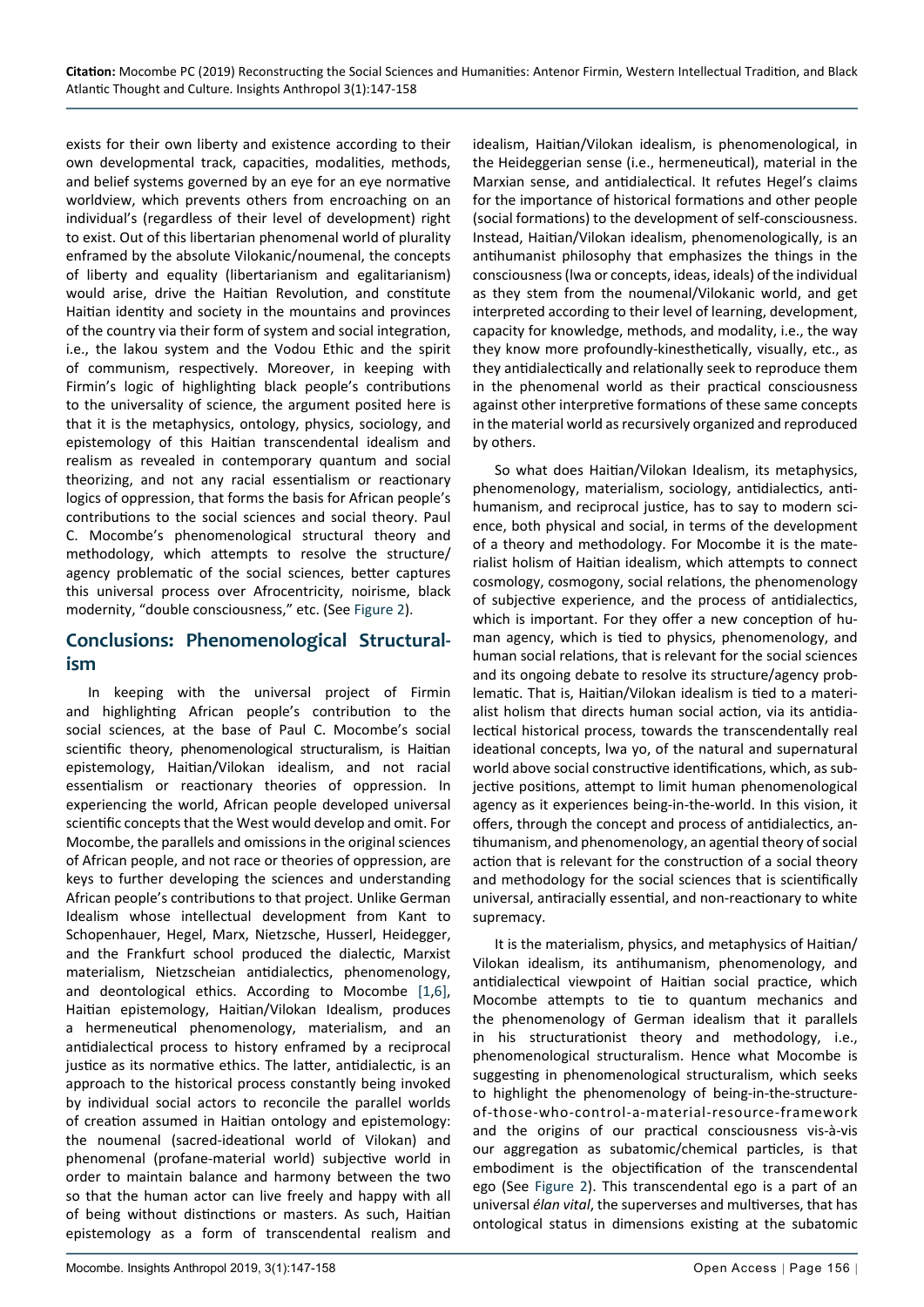particle level and gets embodied via, and as, the body and connectum of Being's brains. Hence, as highlighted in Haitian metaphysics, the transcendental ego, nanm, is the universal *élan vital*, which is the neuronal energies of past, present, and future Beings-of-the-multiverse, embodied, and encounters a material world via and as the body and brain in mode of production, language, ideology, ideological apparatuses, and communicative discourse. Once embodied in and as human individual consciousnesses in a particular universe, world, and historical social formation, the transcendental ego, nanm in Haitian metaphysics, becomes an embodied hermeneutic structure that never encounters the world and the things of the world in themselves via the aggregated built in ontogenetics' of the body, brain, and the neuronal energies. Instead embodied hermeneutic individual consciousness is constituted via recycled/entangled/superimposed subatomic neuronal particle energies which are aggregated as a transcendental ego and the body in their encounter and interpretation of past recycled/entangled/superimposed neuronal memories and things enframed in and by the language, bodies, ideology, ideological apparatuses, communicative discourse, and practices (social class language game) of those who control the economic conditions of an aggregated material resource framework and its social relations of production. In consciousness, as phenomenology posits, it (individual subjective consciousness of embodied beings) can either choose to accept the structural knowledge, differentiation, and practices of, the (chemical, biological, and physiological) drives of the body, the impulses (phenomenal properties) of psychionic recycled/entangled/superimposed past consciousnesses of subatomic neuronal particles, the actions of those who control, via their bodies, mode of production, language, ideology, ideological apparatuses, and communicative discourse, the economic conditions of the material resource framework and recursively reorganize and reproduce them in their practices, or reject them, through the deferment of meaning in ego-centered communicative discourse, for an indeterminate amount of action-theoretic ways-of-being-in-the-world-with-others, which they may assume at the threat to their ontological security. It is Being's (mental) stance or analytic, ready-to-hand, unreadyto-hand, and present-at-hand vis-à-vis 1) The ontogenetic (chemical, biological, physiological, etc.) chemical drives and forms of sensibilities and understanding of the aggregated body and brain, 2) Impulses, phenomenal properties, of residual actions/memories of embodied recycled/entangled/ superimposed past consciousnesses/subatomic particles, 3) The phenomenological meditation/deferment that occurs on the latter actions, and ideologies of a social system along 4) With its dialectically determined differentiating logic, which produces the variability of actions and practices in, and as, cultures, social structures, or social systems that enframe the material world. In the end, however, 5) Power and power relations of those who internalize the structural reproduction and differentiation, stemming from the mode of production, of the social structure as their practical consciousness, as well as the antidialectical disposition of those who do not, determine what alternative actions are allowed to manifest in the world (See [Figure 2](#page-8-0)).

So to the end of fixing structurationism to account for the nature and origins of alternative practical consciousnesses outside the structural reproduction and differentiation of capitalist relations of production in modernity, Paul C. Mocombe's [[1](#page-10-0)[,5\]](#page-10-4) phenomenological structuralism builds on the material relationship highlighted in physics between the identity and indeterminate behavior of subatomic particles highlighted in quantum mechanics (the notions of superposition and quantum entanglement) and the determinate behavior of atomic particles in their aggregation as highlighted in general relativity to understand the material constitution of consciousness at the subatomic/neuronal level in, and as, the brain. And it's (consciousnesses') unfolding and manifestation as human practical consciousness at the atomic level as revealed by language, ideologies, ideological apparatuses, communicative discourse, and the actions of the bodies (i.e., practical consciousness) of those who control a material resource framework, and the mode of distributing its resources, where a society is constituted and ensconced. So borrowing from Haitian/Vilokan Idealism, this interconnectedness between the world of phenomenon and noumenon and the human being as a material subject whose nanm is a material thing capable of constructing their own phenomenological experiences, Mocombe begins his analysis by demonstrating the connection between the noumenal world of contemporary quantum mechanics and the phenomenal world of subject aggregation and constitution where the Haitian concepts of antidialectics and phenomenology as it parallels the hermeneutical phenomenology of Heidegger serves as a mechanism for agential initiative within and against social reproduction and differentiation, which is simply the reification of an adverse subjective experience, which attempts to curtail the human actors' full connection to the noumenal world.

Mocombe's project as such continues the universal construction of the social sciences, which Firmin began with anthropology, by neither reifying a black psychology to account for the African contribution, a la noirisme and Afrocentricity, nor a reactionary theory of oppression as found in Du Boisian "double consciousness," for example. Instead, he builds on the Firminian "human" essentialist and universal conception that African people are no different from whites and possess the same intellectual capacities by emphasizing the scientific nature of their Vodou science and tying it to the scientific project of the West to develop his theory of phenomenological structuralism.

#### **References**

- <span id="page-10-0"></span>1. [Mocombe Paul C \(2018b\) Mind, body, and consciousness in](https://books.google.co.in/books?id=OlWCDwAAQBAJ&pg=PA3&lpg=PA3&dq=Mind,+Body,+and+Consciousness+in+Society:+Thinking+Vygotsky+via+Chomsky.&source=bl&ots=SwxFdSF_xg&sig=ACfU3U1DZMGr-tkEzwewUrEuHYO6A1q7lQ&hl=en&sa=X&ved=2ahUKEwjIs77zrszhAhWJLI8KHY1TBCkQ6AEw)  [society: Thinking vygotsky via chomsky. Scholars Publishing,](https://books.google.co.in/books?id=OlWCDwAAQBAJ&pg=PA3&lpg=PA3&dq=Mind,+Body,+and+Consciousness+in+Society:+Thinking+Vygotsky+via+Chomsky.&source=bl&ots=SwxFdSF_xg&sig=ACfU3U1DZMGr-tkEzwewUrEuHYO6A1q7lQ&hl=en&sa=X&ved=2ahUKEwjIs77zrszhAhWJLI8KHY1TBCkQ6AEw)  [Newcastle upon Tyne, UK.](https://books.google.co.in/books?id=OlWCDwAAQBAJ&pg=PA3&lpg=PA3&dq=Mind,+Body,+and+Consciousness+in+Society:+Thinking+Vygotsky+via+Chomsky.&source=bl&ots=SwxFdSF_xg&sig=ACfU3U1DZMGr-tkEzwewUrEuHYO6A1q7lQ&hl=en&sa=X&ved=2ahUKEwjIs77zrszhAhWJLI8KHY1TBCkQ6AEw)
- <span id="page-10-2"></span>2. [Nicholls David \(1979\) From dessalines to duvalier: Race, colour](https://books.google.co.in/books?id=hRQn8Pc3K08C&pg=PR4&lpg=PR4&dq=From+Dessalines+to+Duvalier:+Race,+Colour+and+National+Independence+in+Haiti.+Rutgers+University+Press,+New+Jersey.&source=bl&ots=7RMHwlh8U6&sig=ACfU3U03fe2r3Cm7yOSsgLiG7-CEYaczzw&hl=en&sa=)  [and national independence in haiti. Rutgers University Press,](https://books.google.co.in/books?id=hRQn8Pc3K08C&pg=PR4&lpg=PR4&dq=From+Dessalines+to+Duvalier:+Race,+Colour+and+National+Independence+in+Haiti.+Rutgers+University+Press,+New+Jersey.&source=bl&ots=7RMHwlh8U6&sig=ACfU3U03fe2r3Cm7yOSsgLiG7-CEYaczzw&hl=en&sa=)  [New Jersey.](https://books.google.co.in/books?id=hRQn8Pc3K08C&pg=PR4&lpg=PR4&dq=From+Dessalines+to+Duvalier:+Race,+Colour+and+National+Independence+in+Haiti.+Rutgers+University+Press,+New+Jersey.&source=bl&ots=7RMHwlh8U6&sig=ACfU3U03fe2r3Cm7yOSsgLiG7-CEYaczzw&hl=en&sa=)
- <span id="page-10-3"></span>3. Firmin, Joseph-Antenor (2002) The Equality of the Human Races (Asselin Charles, Trans.). University of Illinois Press, Chicago.
- <span id="page-10-1"></span>4. Du Bois Laurent (2012) Haiti: The Aftershocks of History. Metropolitan Books, New York.
- <span id="page-10-4"></span>5. Mocombe Paul C (2016) The Vodou Ethic and the Spirit of